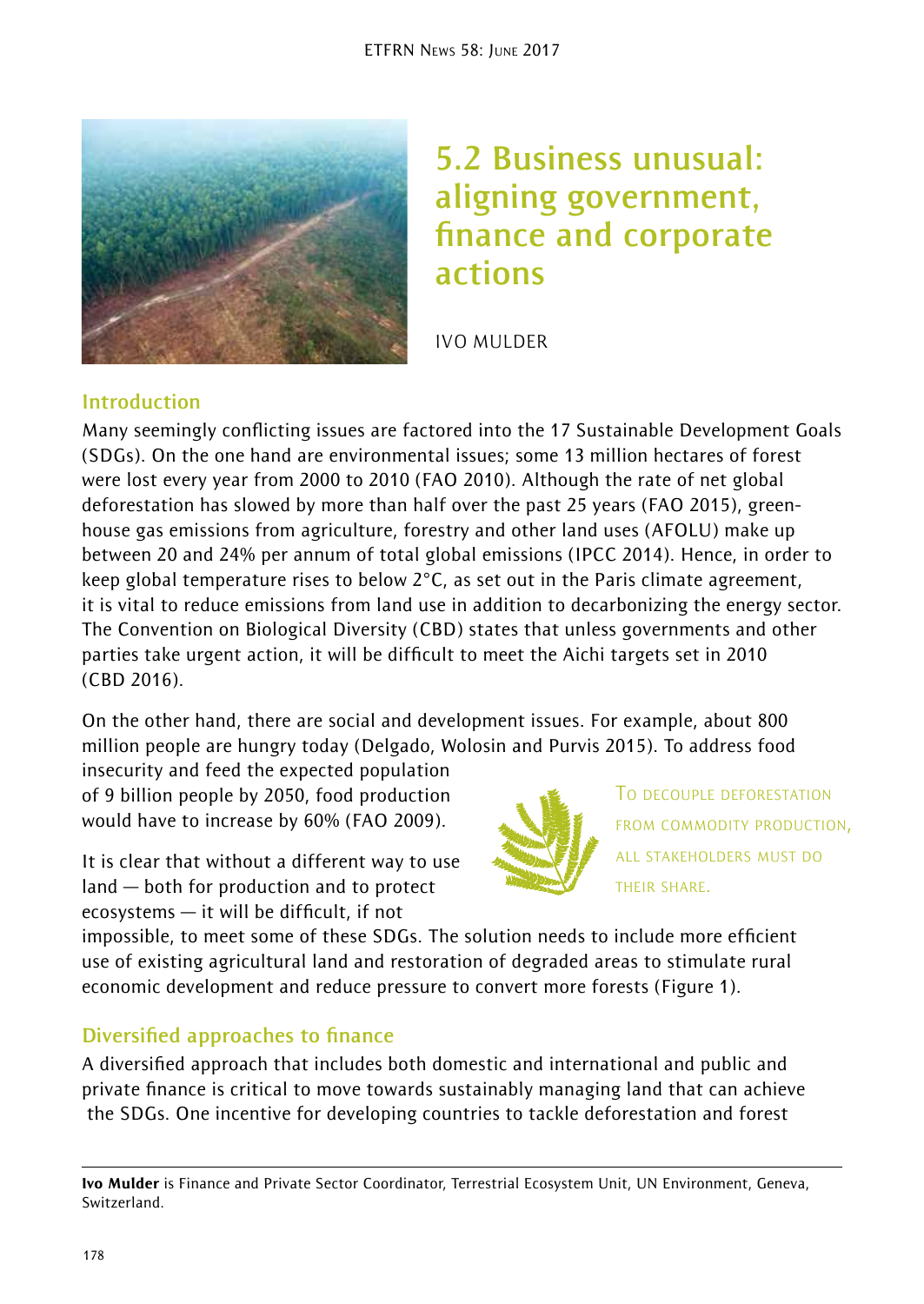degradation is the possibility of being rewarded for verified emission reductions or removals against a baseline, called the forest reference (emission) level. Visualizing and pricing carbon increases the market value of tropical forests and stimulates the restoration of degraded land. To date, at least US\$10 billion has been pledged, mostly by public donors (Norman and Nakhooda 2014).





Note: Budget data is 2014.

In addition to international public funding, there are other incentives for developing country governments and the private sector to reduce deforestation. Beyond carbon, most of the benefits of sustaining ecosystem services are accrued by the countries themselves, such as additional fuel and fodder from forests, pollination for agriculture, and attractive landscapes that draw tourists from far and wide. The United Nations Environment Programme calculated that a range of forest ecosystem services provides Zambia with a value equivalent to US\$957 million. This corresponds to 4.7% of the country's gross domestic product (UNEP 2015), although many of these values are currently not fully reflected in Zambia's System of National Accounts. That is not to say that these values do not provide real wealth to the Zambian society and economy. On the contrary, sustaining these services should provide national economic motivation beyond any international payments provided by donor governments to reduce deforestation and forest degradation.

Last but far from least are the impacts of finance and trade. The magnitude of private finance invested in the production of commodities that drive most deforestation around the globe is huge: in the order of US\$1.7 trillion. Annual trade in soft commodities related to palm oil, beef, soy and timber is around US\$137 billion, around half of which originates in illegally cleared land (Bregman 2016). But a growing number of consumers are putting pressure on companies to produce food with lower environmental impact. Given that around 70% of deforestation is caused by the production of palm oil, soy, beef and timber (Kissinger, Herold and de Sy 2012), there is an urgent need for companies across the agricultural value chain — producers, processors, traders and retailers — to decouple the production of such commodities from forest impacts. And their main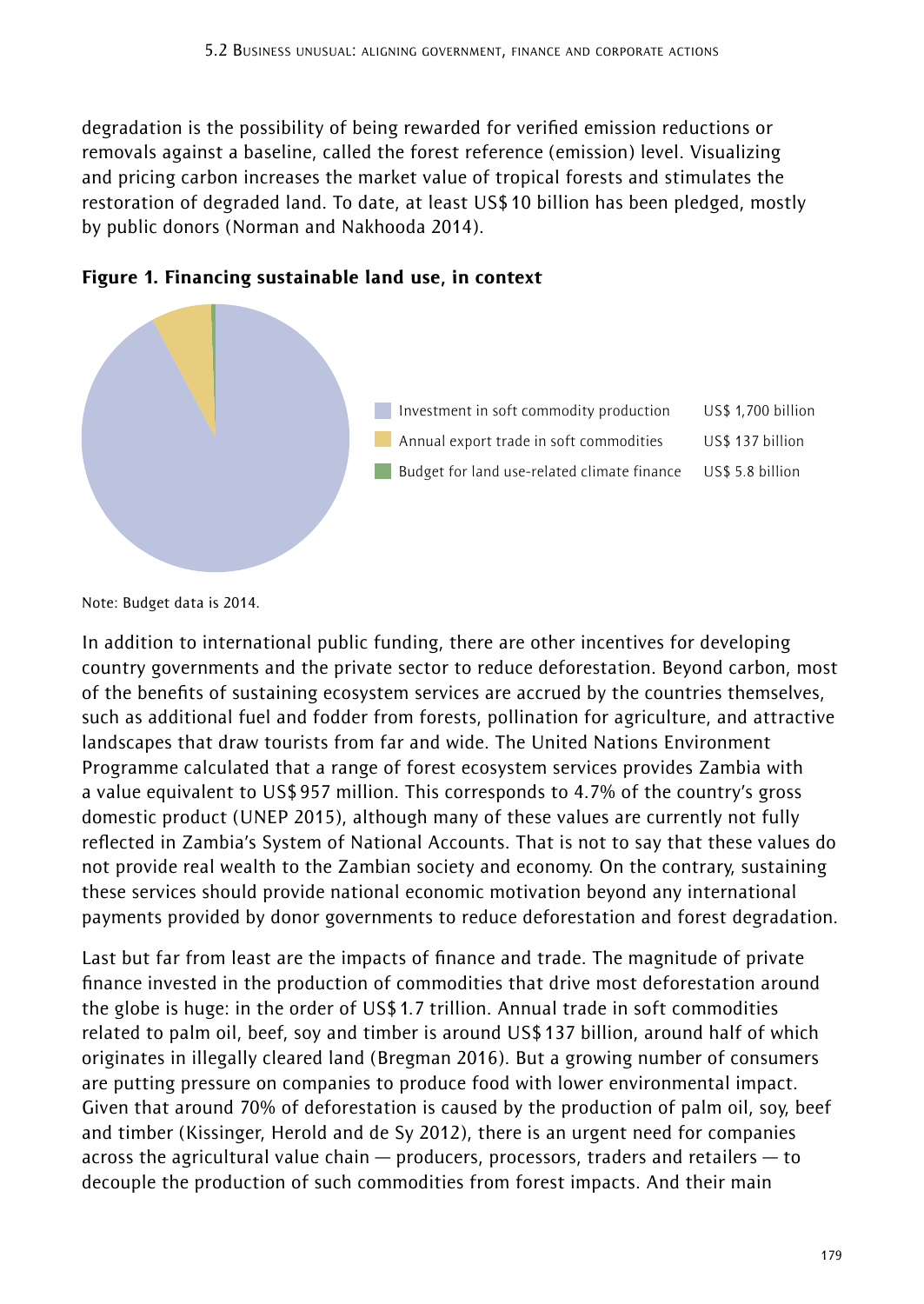motivation does not need to be carbon-related, but rather based on a need to maintain (or regain) reputation and consumer confidence, and to meet more stringent requirements imposed by importing countries.

## **Decoupling impact from production**

At the forefront of increasing efficiency in the agricultural sector are certification programmes and initiatives that decouple production from forest impacts through corporate zero-deforestation and zero net deforestation commitments. Zero deforestation means no forest areas are cleared or converted, while zero net deforestation allows for the clearance or conversion of forests in one area as long as an equal area is replanted elsewhere (Brown and Zarin 2013). One of the platforms that drives change is the Consumer Goods Forum, an organization that includes more than four hundred consumer goods companies, with combined sales of around US\$2.6 trillion. In 2010 the forum recommended that its members achieve zero net deforestation by 2020. Another more recently established platform, which mainly includes companies at the production level, is the CEO-led private sector Global Agri-business Alliance (GAA). It aims to mitigate the impacts of climate change and sustainably manage natural capital, among other goals. Many other relevant initiatives, including the Tropical Forest Alliance 2020 and the Sustainable Trade Initiative, include companies that operate "downstream" in the food supply chain.

These initiatives have stimulated many companies to adopt zero net deforestation policies, but overall, it appears that progress is too slow to achieve the 2020 target for zero net deforestation that many (downstream) consumer goods companies have committed themselves to (GCP 2016). A recent analysis found that 25% of Consumer Goods Forum members had internalized policies and procedures that required their suppliers to provide products that did not lead to net forest loss (Bregman 2016). This means that 75% do not have such policies. In addition, only 5% of agribusiness firms that are not Consumer Goods Forum members have put such zero net deforestation policies in place. In addition, there is scarce information on the effect of the implementation of these policies on the ground in terms of combating deforestation. In 2016 in Brazil, for example, after many years of reduced forest loss, the country reported the loss of 8,000 km2 , the greatest annual amount since 2008. It is clear that urgent action is required to achieve the objectives as stated by the New York Declaration on Forests: halving natural forest loss by 2020 and ending it altogether by 2030.

#### **Everyone must do his or her share**

Achieving success in combating deforestation, climate change and biodiversity loss while also increasing agricultural productivity and combating poverty — requires companies, government bodies and international organizations to do their share and work together as much as possible (Figure 3). Finance and technological improvements will need to be at the heart of the solution. The following five elements are especially relevant:

- 1. Remove deforestation from the agricultural sector.
- 2. Decouple deforestation from the financial sector.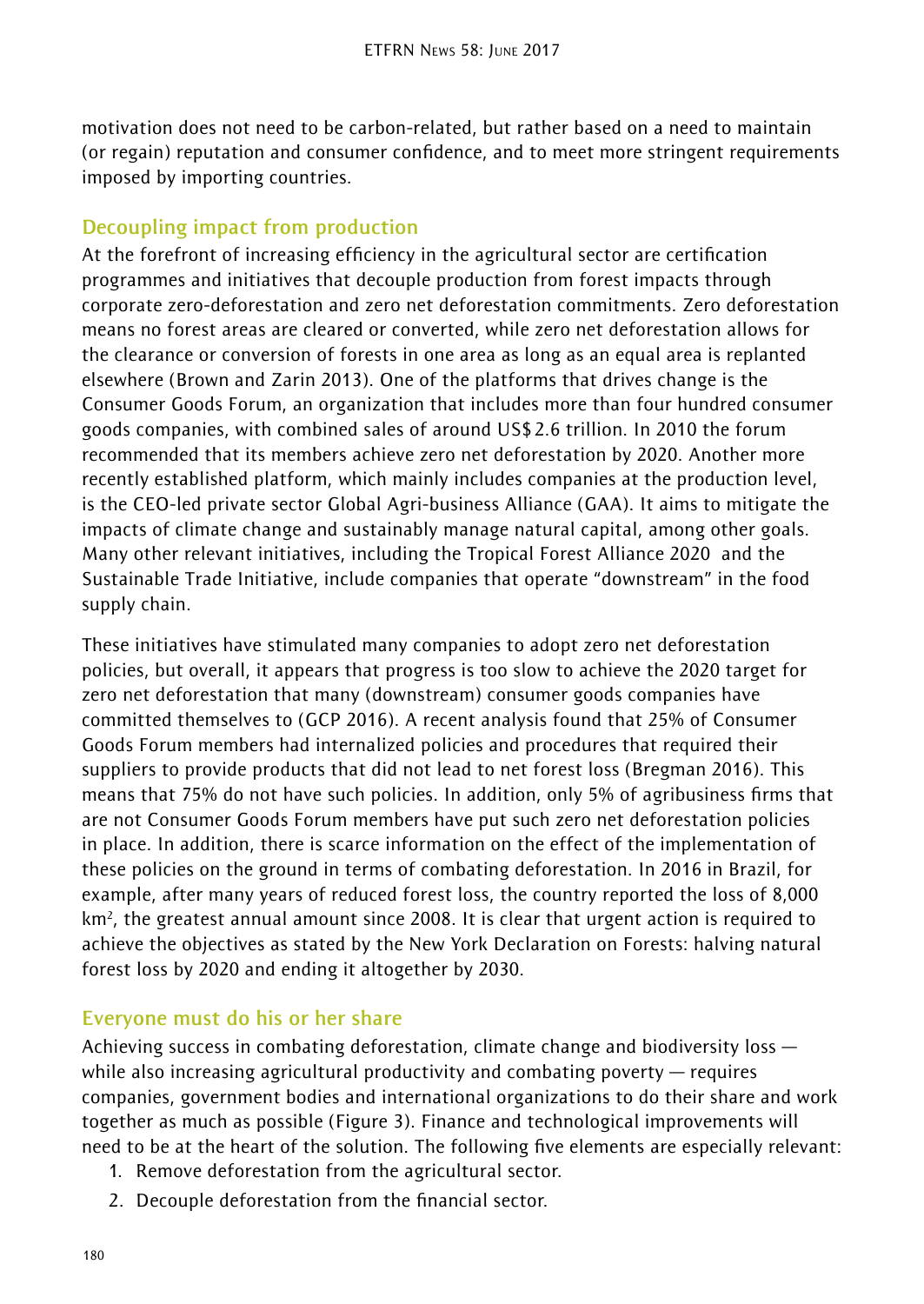- 3. Align domestic agricultural policies with efforts to reduce deforestation.
- 4. Increase international public funding for REDD+.
- 5. Improve transparency through technological improvements in monitoring.

# *Remove deforestation from agriculture*

This requires the stepping up of corporate policies and implementation towards zero net deforestation. As mentioned, a growing number of consumer goods companies have made such pledges, but the large majority of agribusiness firms still lack such commitments, let alone implementing them. Most companies upstream in the agribusiness supply chain lack forest policies that detail how to decouple the production of beef, soy, palm oil and

other commodities from forest impacts. Retailers such as Carrefour, Walmart and others downstream in the supply chain can take concrete actions by requiring suppliers to buy products only from farms and areas that are committed to zero deforestation.

### *Decouple deforestation from finance*

Financial institutions — including institutional investors such as pension, insurance and sovereign wealth funds, banks and fund managers — need to increase their efforts to require clients and investee companies to adhere to zero net



deforestation commitments and to require reporting to track progress. Financial institutions can make immediate concrete efforts, such as pledging that a certain percentage of loan and investment portfolios in agriculture, infrastructure and extractive sectors do not contribute to deforestation; and developing new loan and investment products that decouple forest impacts from the production of commodities that cause forest loss (crops, metals, minerals). An excellent example is the Production, Protection and Inclusion Fund, a new facility launched by the Sustainable Trade Initiative, the Government of Norway, UN Environment and the Global Environment Facility in collaboration with major food companies and international NGOs. It aims to trigger private investments in deforestation-free agriculture in countries by requiring strict targets on forest protection or restoration on and off concessions. It provides an opportunity for commercial banks to lend to the agricultural sector at favourable financial terms in exchange for forest protection and restoration. The fund makes this possible by taking away some of the credit risk that banks are exposed to, by taking a junior subordinate debt position, or by providing credit guarantees.

# *Align agricultural fiscal policies with deforestation*

Agricultural subsidies often vastly outweigh funding for forest conservation. Brazil and Indonesia together provided more than US\$40 billion in subsidies to palm oil, timber, soy, and biofuel sectors between 2009 and 2012. This is more than one hundred times greater than the US\$346 million these countries received through REDD+ to reduce emissions from deforestation and forest degradation, stimulate conservation and sustainable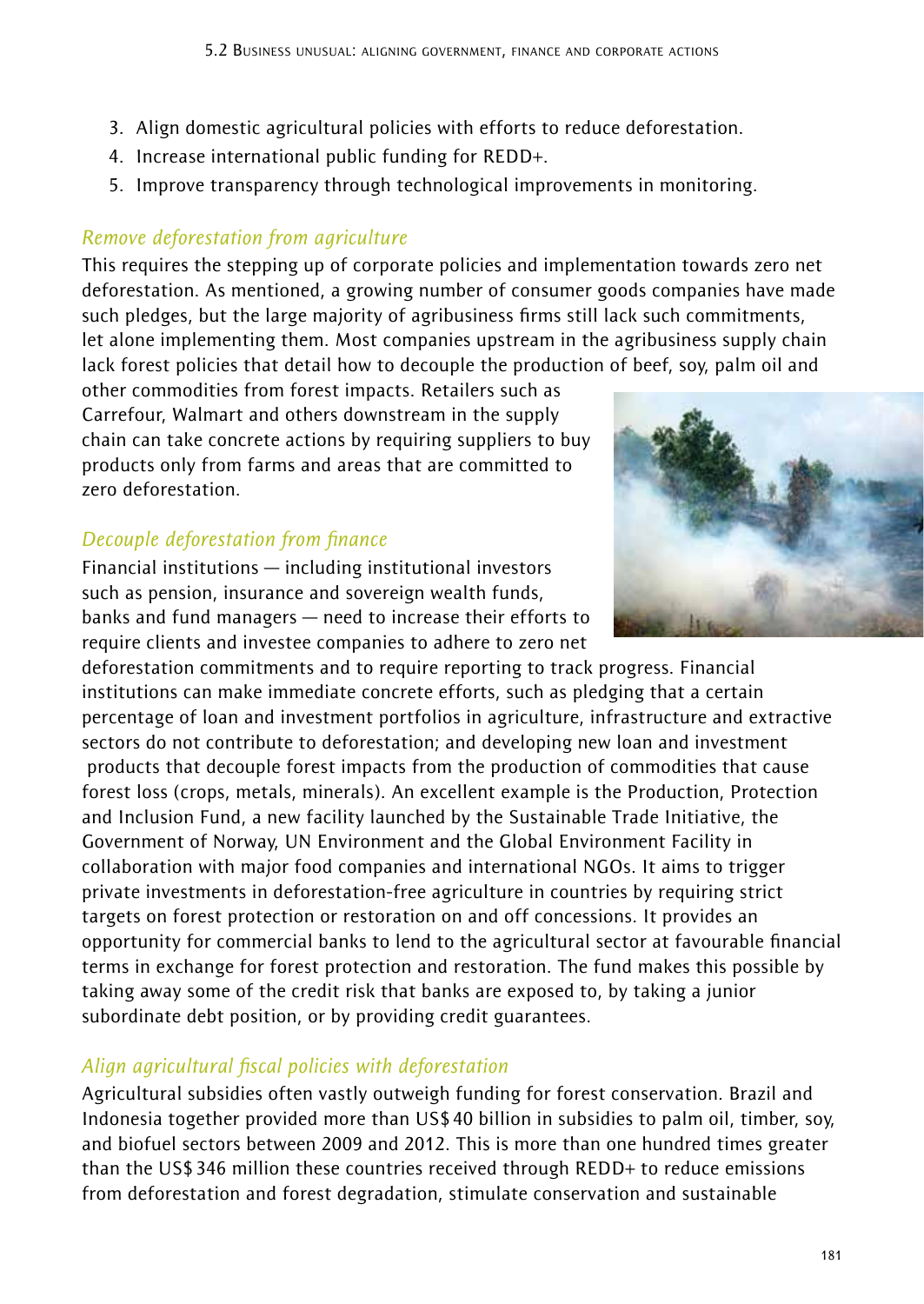forest management, and enhance forest carbon stocks (MacFarland, Whitley and Kissinger 2015). International climate funding may not deliver the intended outcomes unless parallel efforts focus on bringing coherence to fiscal incentive frameworks to align sustainable economic growth with food production and reduced deforestation. Governments can make efforts to coordinate analysis and action among relevant ministries, including Finance, Planning, Economic Affairs, Agriculture and Environment, to reform the estimated US\$200 billion in conventional agricultural subsidies that require farmers to obtain sustainability certifications for soy, palm oil, timber, etc., and stimulate yield increases on existing land or use of degraded land.

## *Increase public funding for REDD+*

Climate finance related to land use was approximately US\$ 5.8 billion in 2012–13 (Falconer et al. 2015). The International Resource Panel of UN Environment estimated in 2014 that around US\$30 billion in annual funding is needed to support developing countries to significantly reduce deforestation. It is crucial for governments to increase financial support to less developed nations to ensure that they will achieve their Nationally Determined Contributions under the Paris climate agreement. Concrete actions that governments can take include the provision of more long-term and predictable funding in the form of results-based payments to developing countries to reduce emissions from agriculture, forests and other land use.

#### *Improve transparency*

Governments and businesses must have more reliable ways to track the origin of commodity production, and through that tracking, to advance deforestation-free production. There has been tremendous progress in recent years in the availability and use of satellite imagery to monitor deforestation and see what is happening on the ground, but commodity trade flows continue to be difficult to untangle and track (EU REDD Facility 2016). International initiatives such as Transparency for Sustainable Economies, together with national information systems to track the production, trade and import of commodities, enhances the transparency that is necessary for retailers, governments and finance institutions to know with confidence where products originate.

### **Conclusions**

Flying over Sumatra, Indonesia, in October 2014, one could hardly see the island, since it was covered in smoke and haze from peat and forest fires. The fires were set to clear land for agriculture and to produce palm oil and other commodities. These commodities are consumed domestically and are also traded on international markets and used in all sorts of products thousands of kilometres away. To address the deforestation challenge it isn't sufficient to increase the financial value of carbon through REDD+ alone. A more concerted effort is needed that includes removing deforestation from the finance sector and from agribusinesses up and down the supply chain, as well as concrete government support to make this possible.